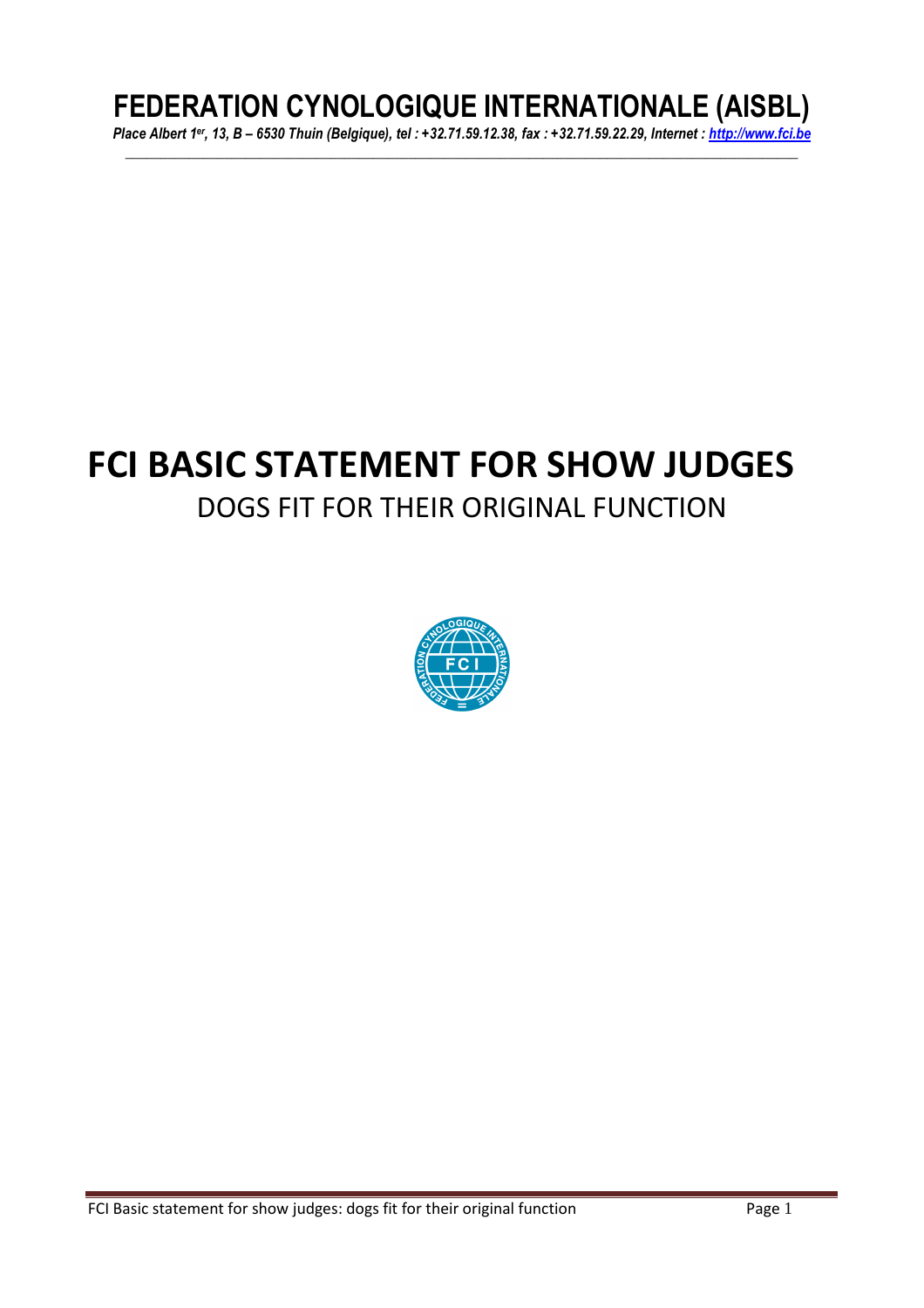# **Contents**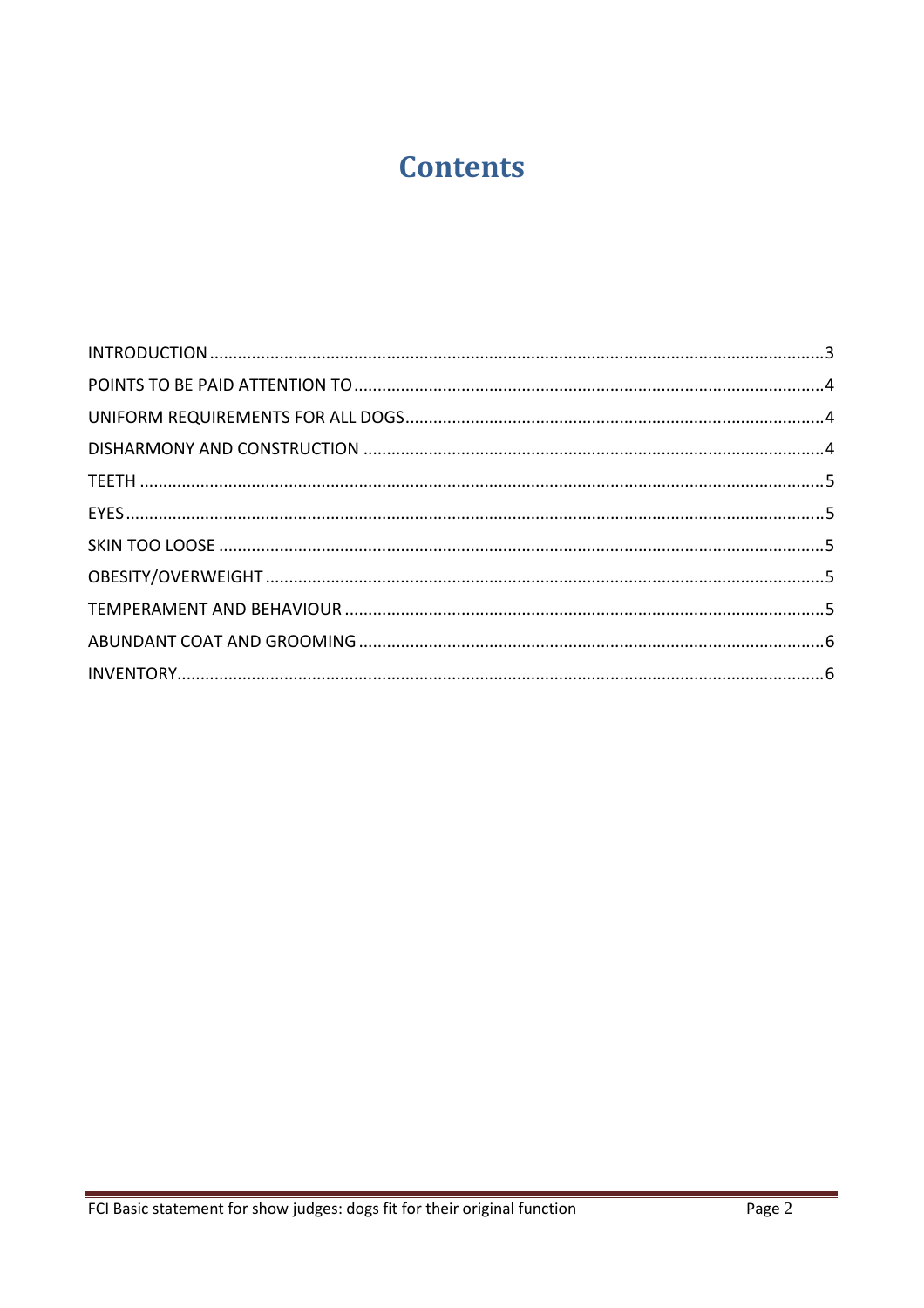## **INTRODUCTION**

### **This statement concerns FCI show judges and other show judges who act at shows and activities organised by the FCI members.**

The task of a show judge is to help preserve the inner and outer characteristics of each breed within the approved breed standard. In other words, the judge's main task is to judge and evaluate dogs, according to the breed standard and to consider them as potential breeding dogs for future generations. This must never be done at the detriment of the welfare and well- being of the dogs. Dogs must always be fit for the function for which they were originally meant, developed and bred for.

It is therefore the responsibility of the judge to be acquainted with the breed standard as well as the health and behaviour problems which can occur in each breed. A judge must particularly pay attention to the breed-specific characteristics which have a tendency towards exaggeration, which can creep into a breed and have a negative effect on the health of the individual dog.

In addition, in order to contribute to the preservation and the development of a breed, the judges are asked to take into account, in the best possible way, the health and welfare aspects of the breed and to express this clearly in the written critique of the dog. Dogs have to be fit for their original function at all times.

While judging at shows, all the severe deviations regarding the breed-specific behaviour should not be tolerated and should result in the disqualification of the dog(s).

The judge must be aware of the fact that a pedigree dog with exaggerated breed characteristics which can lead and result in health, behaviour or movement problems, should be excluded from breeding and therefore never be awarded a qualification "Excellent."

When a judge notices problems in the breed he is judging, he can ask for a form on which he can make a brief list of the breed-specific problems that he found during his judging. The list will be used by the national canine organisation where the dog is registered to adjust breeding and to enhance the health of the breed concerned.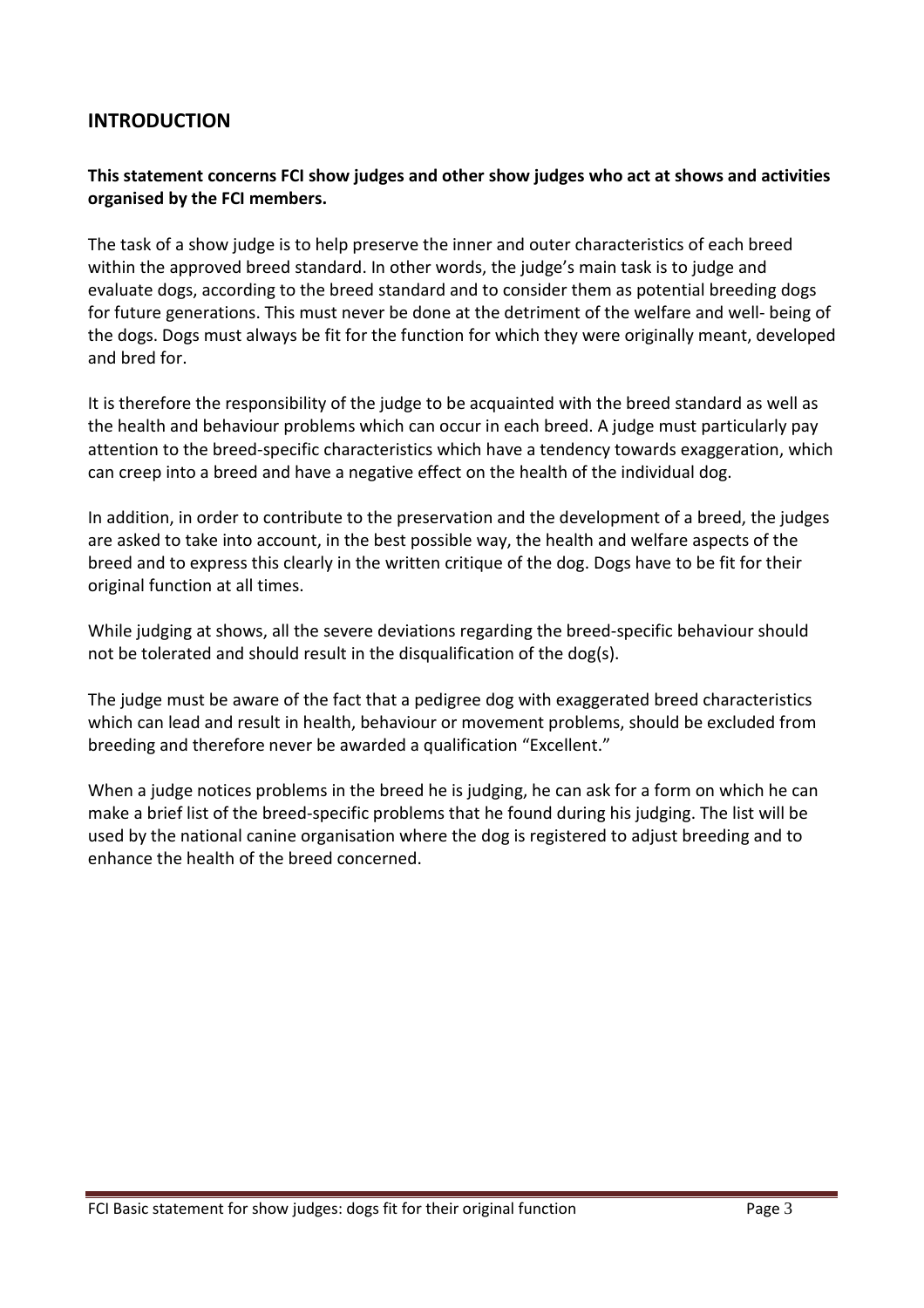# **POINTS TO BE PAID ATTENTION TO**

It is of utmost importance that each judge continues to judge as positively as previously and selects winners of correct type and overall quality, dogs that represent the ideal type of the breed, according to the adopted FCI standard for that breed.

The critique must always be written in a positive form, but it is important to be precise and open about relevant health and welfare matters, if these have affected the evaluation and/or placing of the dog.

As previously, the judge should evaluate what he sees when qualifying and placing the dog, deviations must be judged on their degree of imperfection, and no faults are linked to a certain award. Exaggerations in conformation and faults which have an effect on the dog's health are more serious than cosmetic problems. Judges are requested to consider health aspects to a higher degree than previously, particularly when awarding CAC and/or CACIB

These common health and behaviour instructions must be applied at all times, even if a breed is hardly represented at shows in the country where the judge is acting. We need judges who will assess and judge dogs in a similar way, regardless of the number of entries of a breed at shows. Only then can we manage a good and healthy breeding policy.

The list of common points to be taken care of must not be seen as a list of disqualifying faults in breeds whose standards contain disqualifications!

Frequently existing faults, not linked with health and exaggeration concerns in individual breeds, have not been listed here but must also be noted when judging.

## **UNIFORM REQUIREMENTS FOR ALL DOGS**

Judges are expected to pay attention to the following problems in ALL breeds. Dogs with those problems should preferably be awarded with a "Good" and can never get more than a "Very Good". They will never qualify for a CAC and/or CACIB.

## **DISHARMONY AND CONSTRUCTION**

When standing or moving the dog should be balanced. All dogs should be able to move without problems and every dog should show it sufficiently when being judged.

### BREATHING

All dogs should be able to breathe normally while standing and moving. Particular attention should therefore be paid to exaggerations which might prevent healthy breathing such as:

- very noisy breathing and/or audible respiratory distress ;

- very small and pinched nostrils or nostrils covered with skin.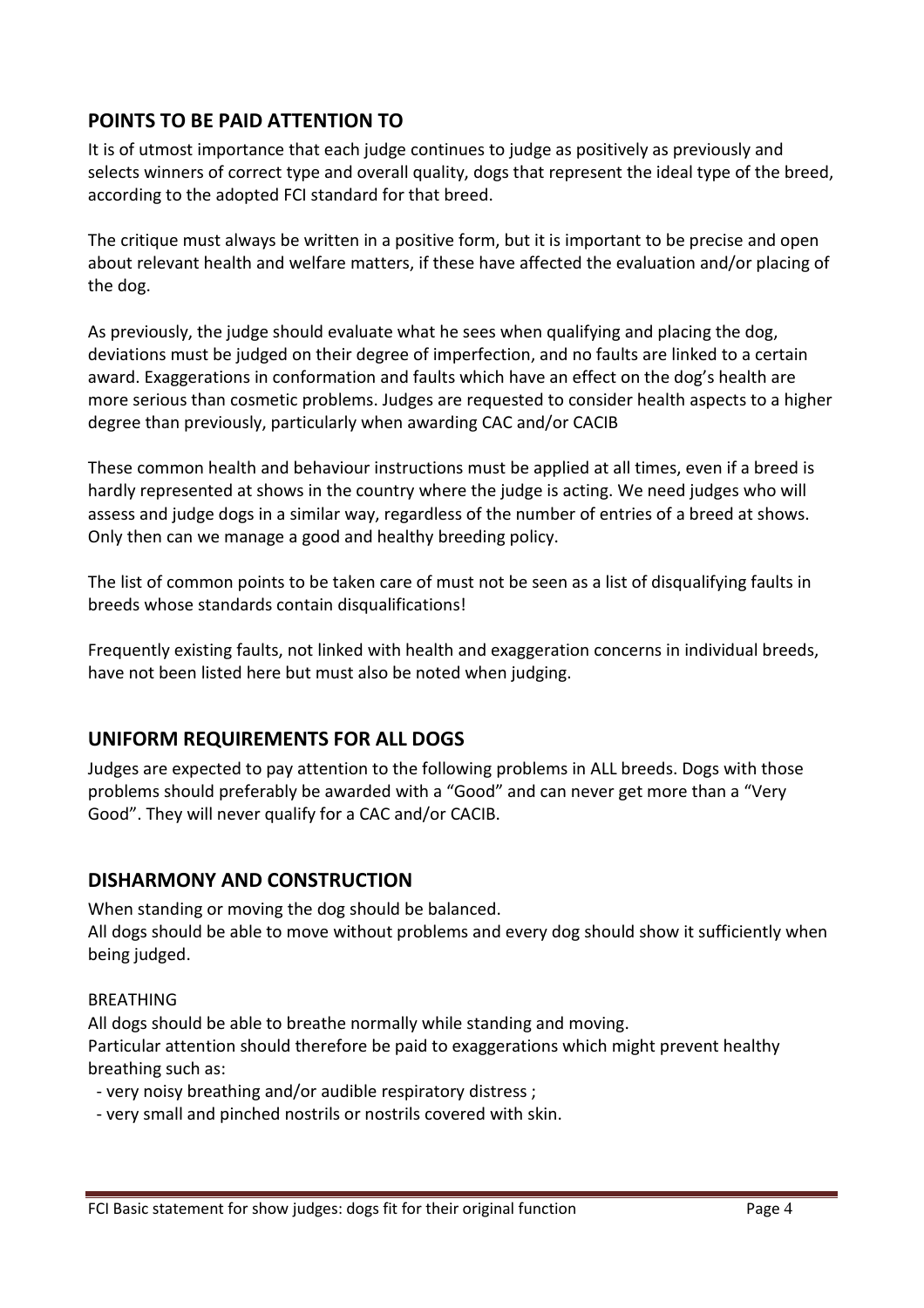# **TEETH**

The teeth of the dog should be developed according to the standard. Particular attention to dogs with jaw and dental exaggerations as:

- too narrow and weak underjaws;
- inverted canine teeth, sometimes even going straight up into the roof of the gums (palate);
- extremely small teeth;
- not closing jaws.

# **EYES**

All dogs should have bright and dry eyes without any sign of discomfort.

Particular attention to dogs with exaggerations that can cause irritation(s) of the eyes, such as:

- overly large and protruding eyes;
- eye rims too loose and droopy eyelids;
- visible inflammation and/or humid eyes
- too small and/or too deep set eyes

# **SKIN TOO LOOSE**

All dogs should have a healthy skin without any sign of discomfort.

- Particular attention to dogs with exaggerations that can cause irritation of the skin, such as:
- too many skin folds and loose skin, so that the nose and/or eyes are covered with skin;
- too much loose skin on body, limbs and head

# **OBESITY/OVERWEIGHT**

Lately there has been an increase in overweight dogs. In the show ring some dogs cannot move/breathe properly due to overweight.

A wrong diet is often the problem, but also lack of exercise or health problems. When the judge is not able to feel the ribs anymore, when the loin is not marked anymore and the dogs are not able to move/breathe properly, these dogs should never be qualified with an "Excellent".

# **TEMPERAMENT AND BEHAVIOUR**

All dogs should have a good temperament in the ring as well as suitable for life in present society. Breed specific behaviour must be allowed, but excessive shyness, reluctance or sharp temperament is not desirable.

Aggressive or overly shy behaviour must never be tolerated during breed/dog judging and must result in the disqualification of this/these dog(s).